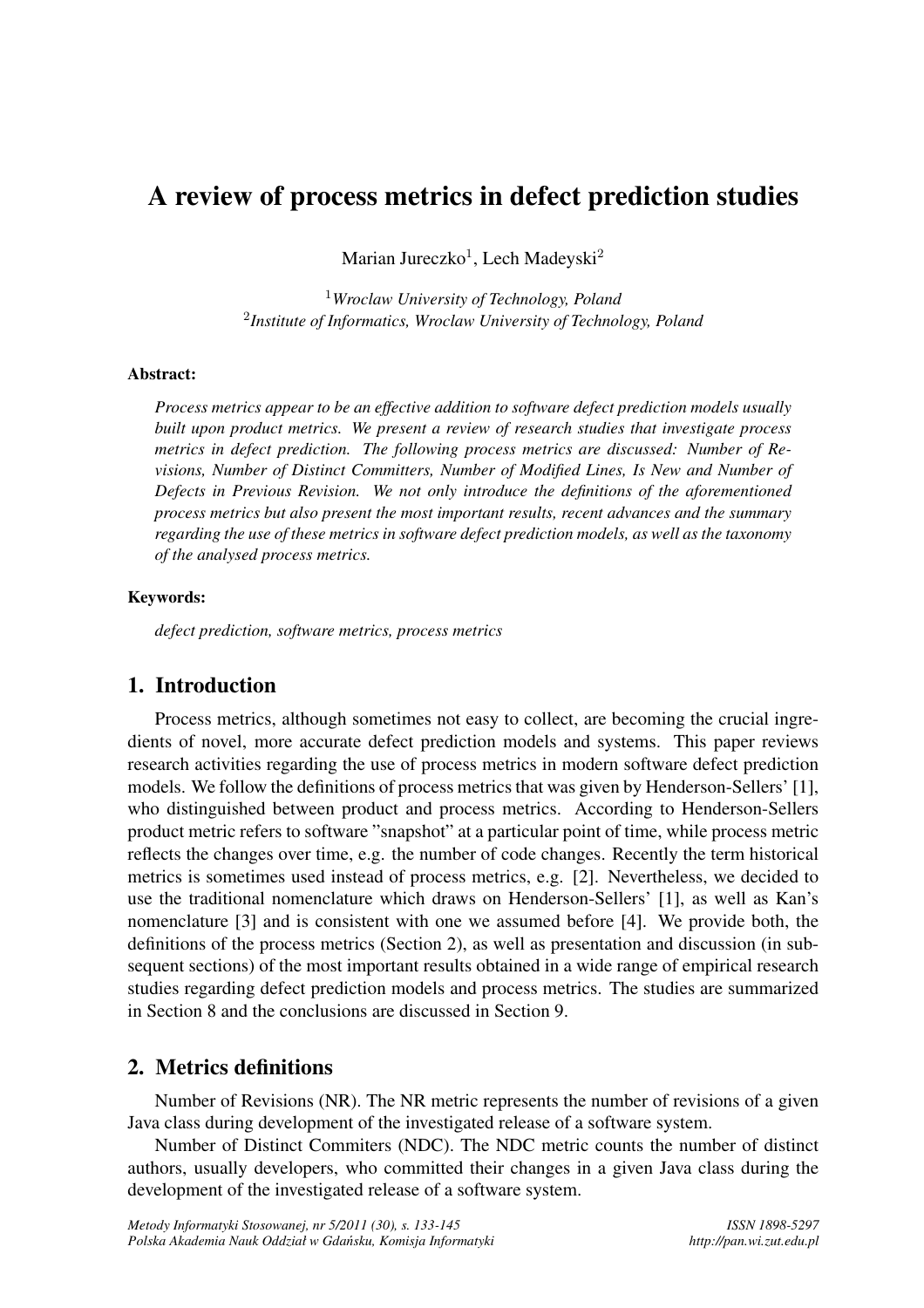Number of Modified Lines (NML). The value of the NML metric is equal to the sum of all lines of source code which were added or removed in a given Java class. Each of the revisions which were committed during the development of the investigated release of a software system is considered. According to the CVS version control system, a modification in a given line of source code is equivalent to removing the old version and subsequently adding a new version of the line.

Is New (IN). It is a nominal metric. It shows whether the given class existed in the previous version of the investigated system or whether it is a new one.

Number of Defects in Previous Version (NDPV). The NDPV metric counts the number of defects which were repaired in a given class during the development of the previous release of a software system.

## 3. Number of Revisions

There are several studies which investigate the number of historical revisions as a defect indicator. Weyuker et al. [5, 6, 7, 8, 9] used *the number of changes in the prior release*, as well as several other metrics, and created a very efficient defect prediction model by means of negative binomial regression. The 20% of files selected by the model contained up to 92% of the defects. They found in [6] that the files which were changed in the previous release had about three times as many faults as detected in the unchanged files.

Ratzinger et al. [10] used the number of historical revisions in three different types of defect prediction models and evaluated them on five industrial projects.

Graves et al. [11] concluded that the change history contains more useful information than could be obtained from the product (size and structure) metrics. They found specifically that the numbers of lines of code of a module (a metric widely used in the defect prediction models) are not helpful in predicting faults when the number of times a module was changed is taken into account.

Schröter et al. [12] mined the Eclipse bug and version databases and calculated the correlations of process measurement with pre- and post-release failures. In the case of pre-release failures the *number of changes* had the highest correlation coefficient among all the investigated process and product metrics. It was .34–.47 in the case of the Pearson correlation and .44–.56 in the case of the Spearman correlation. The work was later extended by using the metric in commercial projects [13] and by defining a metric which represents series of changes [14].

Illes-Seifert and Paech [2] investigated a number of process metrics, among others *Frequency of Change*. The Spearman's correlation of the *Frequency of Change* metric with number of defects was high in all nine investigated projects (.43–.64). The metric was recommended as a very good defect indicator.

Shihab et al. [15] investigated the *Eclipse* project in order to identify the metric subset that will be as good as a full metric set. 34 different metrics were analysed. The authors reduced the number of metrics to a much smaller, statistically significant and minimally collinear subset. The subset contained four metrics including the NR metric. The small set of metrics was used to build logistic regression models. The obtained models were compared to the models that make use of the full set of metrics and a very little difference in prediction accuracy was found.

Moser et al. [16] conducted a comparative analysis of the efficiency of the process and the product metrics for defect prediction. The process metrics set contained metrics similar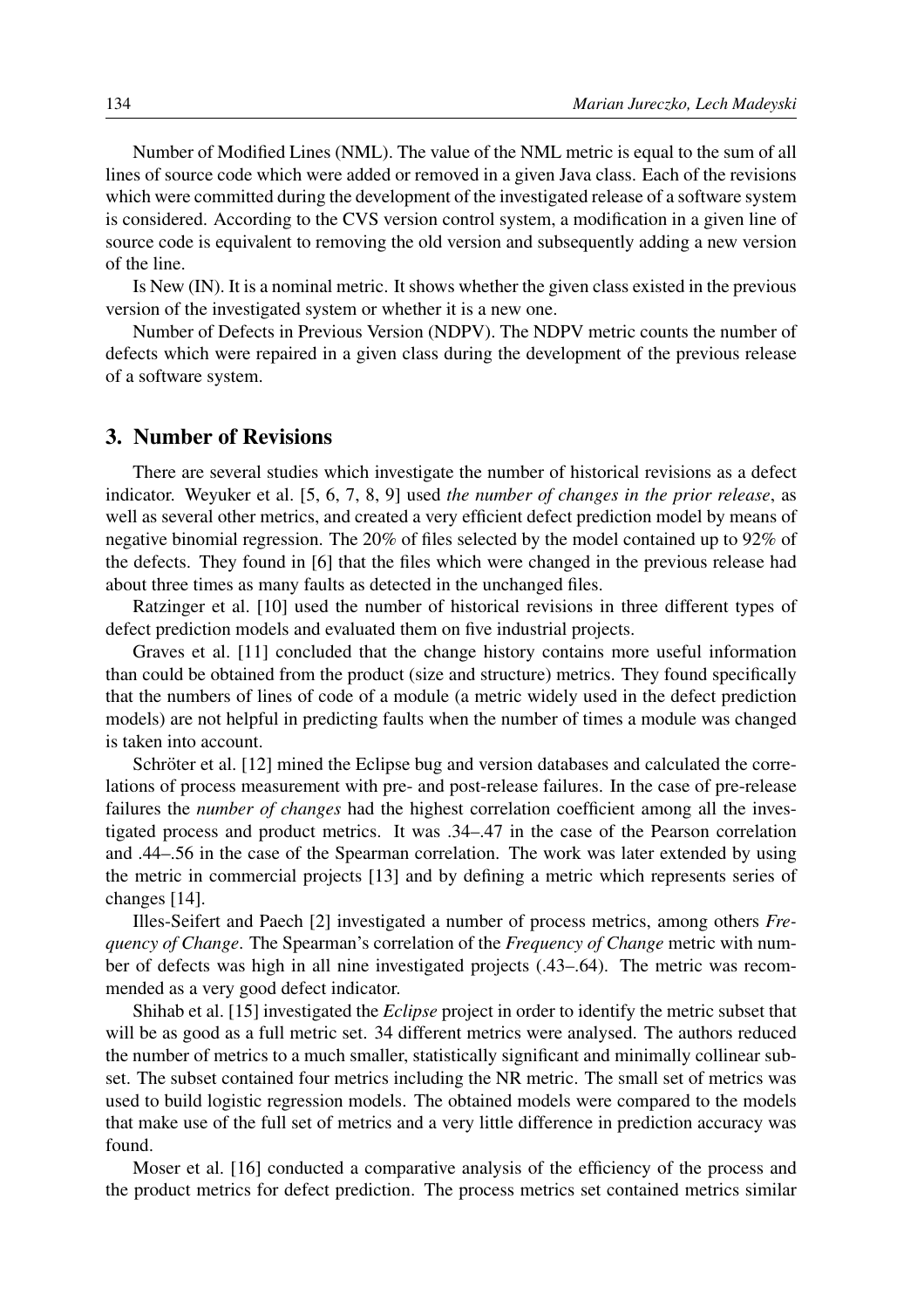to NR, NDC, NML, NDPV and IN. The authors built three types of models: process metric models, product metric models and combined models. The process metric models and the combined models were more efficient than the product metrics models. Therefore, the authors recommended using the process metrics in defect prediction.

## 4. Number of Distinct Commiters

The metric is considered in several studies. Weyuker et al. used the number of distinct developers in a defect prediction model in [5] and then investigated the relevance of the metric in [8] and [9]. The experiment included the addition of the developer's information to the defect prediction model, which resulted in a slight improvement of the prediction efficiency. Without the developer information, the model was able to identify correctly 20% of the files containing 76.4–93.8% of the defects. Inclusion of the developer information yielded 76.4–94.8%. Weyuker et al. investigated three large industrial systems with a succession of releases over years of development.

Ratzinger et al. [10] included the number of developers in their defect prediction models. The authors did not study the usefulness of the NDC metric per se. Nevertheless, they concluded that it is not the size and complexity measures that dominate defect-proneness but rather many people-related issues.

The *Number of developers* metric was also used by Zimmermann et al. [17]. Zimmermann et al. analysed twelve open-source and industrial projects in order to assess the possibility of a successful cross project defect prediction.

Different results were obtained by Graves et al. [11]. A study of the code from a 1.5 million line subsystem of a telephone switching system gave no evidence that a large number of developers working on a module caused it to be more faulty. The generalized linear models were used to assess the usefulness of the metric.

Schröter et al. [12] analysed the Eclipse bug and version database and found a high correlation coefficient of the number of authors metric with pre- and post-release failures. It was .15–.41 in the case of the Pearson correlation and .13–.49 in the case of the Spearman correlation. The findings were confirmed by Illes-Seifer and Paech [2]. The Spearman's correlation coefficients of the number of distinct authors with the number of defects vary from .16 to .74 in the nine software projects which were investigated by lles-Seifer and Paech.

The most sophisticated studies on developer-based defect predictions were described in [18] and [19]. Both papers present the analysis of the relationship between a given developer and the density of defects. The usefulness of that approach cannot be actually estimated, since the papers come up with conflicting results.

Nagappan et al. [20] considered the metrics which describe organizational structure, among others *Number of Engineers*. The authors used the metrics to make predictions for *Windows Vista*. The obtained models had a precision and recall of 86.2% and 84.0%, respectively.

## 5. Number of Modified Lines

Considerable research has been performed on the extent to which the number of modified lines of code impacts the defect counts. The metric was already investigated in 1996 by Khoshgoftaar et al. [21]. The authors investigated two consecutive releases of a large legacy software system for telecommunications and employed 16 static software product metrics and the and the number of added or modified code lines in the prediction.

Layman et al. [22] defined four metrics that depend on the number of modified blocks: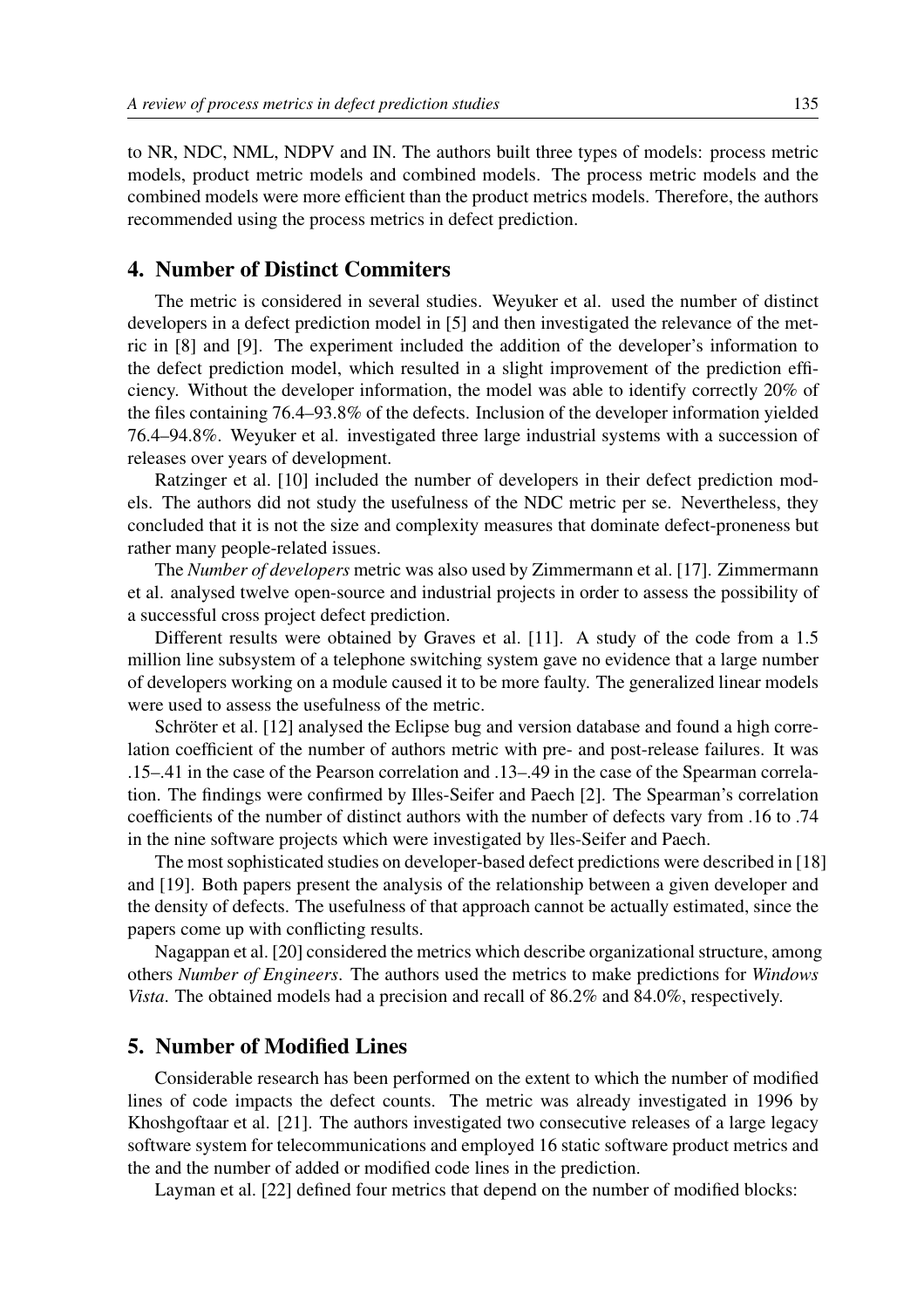- *Churn = NewBlocks + ChangedBlocks*;
- *RelativeChurn = (NewBlocks + ChangedBlocks) / TotalBlocks*;
- *Deleted churn = Deleted blocks / Total blocks*;
- *NCD churn = (NewBlocks + ChangedBlocks) / DeletedBlocks*.

The models which identify fault-prone components were built using the four aforementioned, as well as several other, structure metrics. Principal Component Analysis and Stepwise Logistic Regression were used in the construction procedure. The prediction accuracy of the models was very high: 73.3–86.7%. The authors used them in *Windows Server 2003* [23] and *Windows Vista* [20, 14] projects.

Purushothaman et al. [24] investigated the number of lines that were changed and described the distribution of modification size across files in a large, written in C/C++, telephone switch which consisted of 50 subsystems. They found out that the probability of a one-line change introducing one error was less then 4 percent.

A NML related metric was also investigated and advocated by Nagappan and Ball [23]. They concluded that it was an excellent predictor of defect density in a large industrial software system.

The finding was later partly confirmed by Zimmermann et al. [17] through investigating twelve open-source and industrial software projects and by Ratzinger et al. [10], who examined five industrial projects.

Sliwerski et al. [25] investigated *Eclipse* and *Mozilla*, and found that the larger the modification, the greater is the defect introduction probability.

Hassan [26] investigated five large open-source projects. He used the size of modification to define module entropy and subsequently used the entropy to predict successfully defects in the modules.

Giger et al. [27] employed in defect prediction a metric derived from the NML, namely fine-grained source code changes (SCC). The SCC metric captures the semantics of changes and was suggested by Fluri et al. [28, 29]. The SCC metric was investigated and compared with the NML metric with regard to its correlation with the number of defect as well as the prediction power (in univariate model). It was an empirical study conducted on 15 Eclipse plug-ins. The results showed significant strong correlation between defects and SCC. Furthermore, the SCC metric had a stronger correlation with defects than the NML metric. The defect prediction was investigated with respect to two different prediction aims: classifying a file as defect-prone or not defect-prone and predicting the number of defects. Based on the obtained results the authors concluded that SCC is a good predictor for defect-prone and not defect-prone files. Moreover, the SCC based models outperformed the models build with the NML metric in both aforementioned cases. Nevertheless, the authors admitted that from external validity point of view their work could be biased by the sole focus on Eclipse projects. A further study with regard to the SCC metric was presented in [30]. The set of investigated projects was extended to 16 Eclipse plug-ins. The authors defined a Gini coefficient that reflects code ownership (i.e. developers were used as the "population" and NR, NML or SCC as the "wealth"), hence the obtained metrics are similar to the NDC metric to some extent. The Gini coefficients calculated for different metrics (i.e NR, NML and SCC) were investigated with regard to the correlation with defects and prediction power (in univariate model). The correlation coefficients for NR related metrics varies from -0.05 to -0.79 (median=-0.55); NML from  $-0.34$  to  $-0.75$  (median= $-0.54$ ) and SCC from  $-0.29$  to  $-0.76$  and according to the conduced tests the difference between correlations were not significant. Similar results (i.e. no significant difference) were obtained in the case of prediction.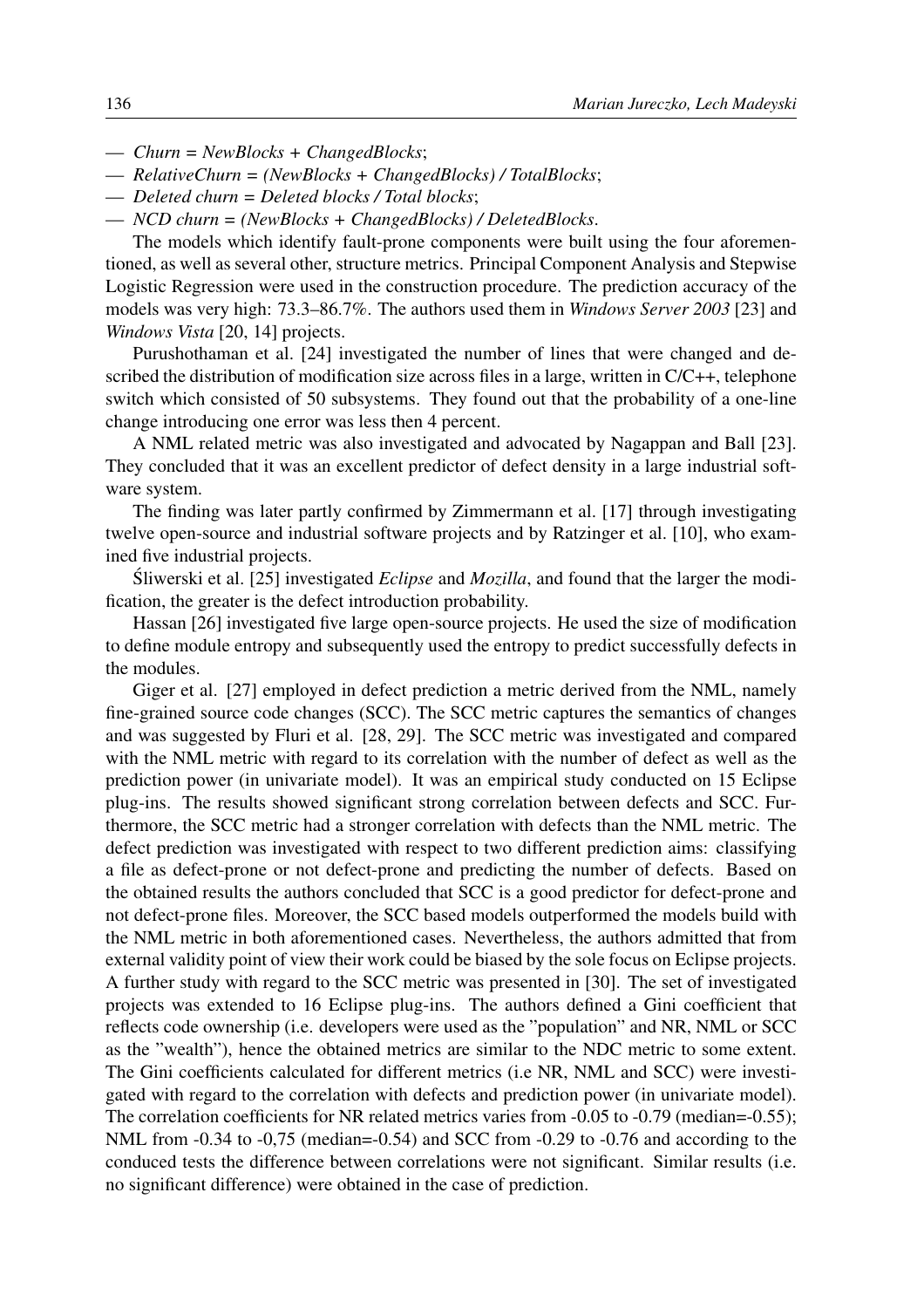#### 6. Is New

The IN metric as well as the age of a class or file were considered in several studies [5, 31, 11, 2, 32, 33, 7, 9], but the definitions used in those works are not uniform and sometimes differ from ours.

Ostrand et al. [33, 31] defined two file categories: *New File* and *Old File*; Illes-Seifer and Paech [2] defined three categories: *Newborn*, *Young*, *Old*. In [5] the *File age* means the number of months a given file has existed, in [7] and [9] — the number of consecutive prior releases in which the file appeared. Graves et al. [11] measured the average age of the code. They calculated the weighted average of the dates of the changes to the module, weighted by the size of the change.

Khoshgoftaar et al. [32] defined two metrics which were connected with the age: *Is New* (1 - If the module did not exist in the "ending" version (accepted by the customer or released for operational testing) of prior build, 0 - Otherwise) and *Age* (0 - If the module is new, 1 - If the module was new in the prior build, 2 - Otherwise).

The age of a class or a file was usually reported as a good defect count indicator. However, the explanation of the nature of the relation between the age and the defect count differs among studies.

Ostrand et al. [33, 31] successfully used the *Is New* metric in their model and discovered that in every release the percentage of the faulty new files is larger than the percentage of the faulty pre-existing files. The finding was confirmed by Bell et al. [5] — an exploratory analysis indicated that fault-proneness decreases with the age of a file. Similar findings were also obtained by Weyuker et al. [7, 8].

Khoshgoftaar et al. [32] observed that *Is New* varied in their significance and *Age* was a variable with a negative coefficient with the number of defects.

The result supports the finding that older modules are more reliable.

Different results were obtained by Illes-Seifert and Peach [2]. They concluded that "a file's age is a good indicator for its defect count (...), but *Newborn* and *Young files* are not the most fault-prone files".

Graves et al. [11] found that the *Age* metric, when combined with the number of deltas, greatly improved the fit of a defect prediction model to a point where it was slightly better than the reference model.

## 7. Number of Defects in Previous Version

Another issue to which extensive research was devoted is the extent to which the number of defects from the previous version impacts the defect counts in the current version.

Wahyudin et al. [34] constructed a Reliability Growth Model using the defects from previous version and successfully applied the model to a new release.

Arisholm and Briand [35] scrutinized the number of faults corrected in release  $i - 1$  and the number of faults corrected in release  $i - 2$ , as well as several other metrics in a large, object-oriented, evolving legacy software system. They build a multivariate prediction model using logistic regression on log-transformed variables. The obtained predictions were correct in more than 80% cases.

Ostrand et al. [31, 7, 9] used negative binomial regression to develop models which predict faults in software systems. One of the metrics employed in the project was the square root of the number of faults identified during the previous release. The authors obtained very good prediction efficiency, as it was reported above.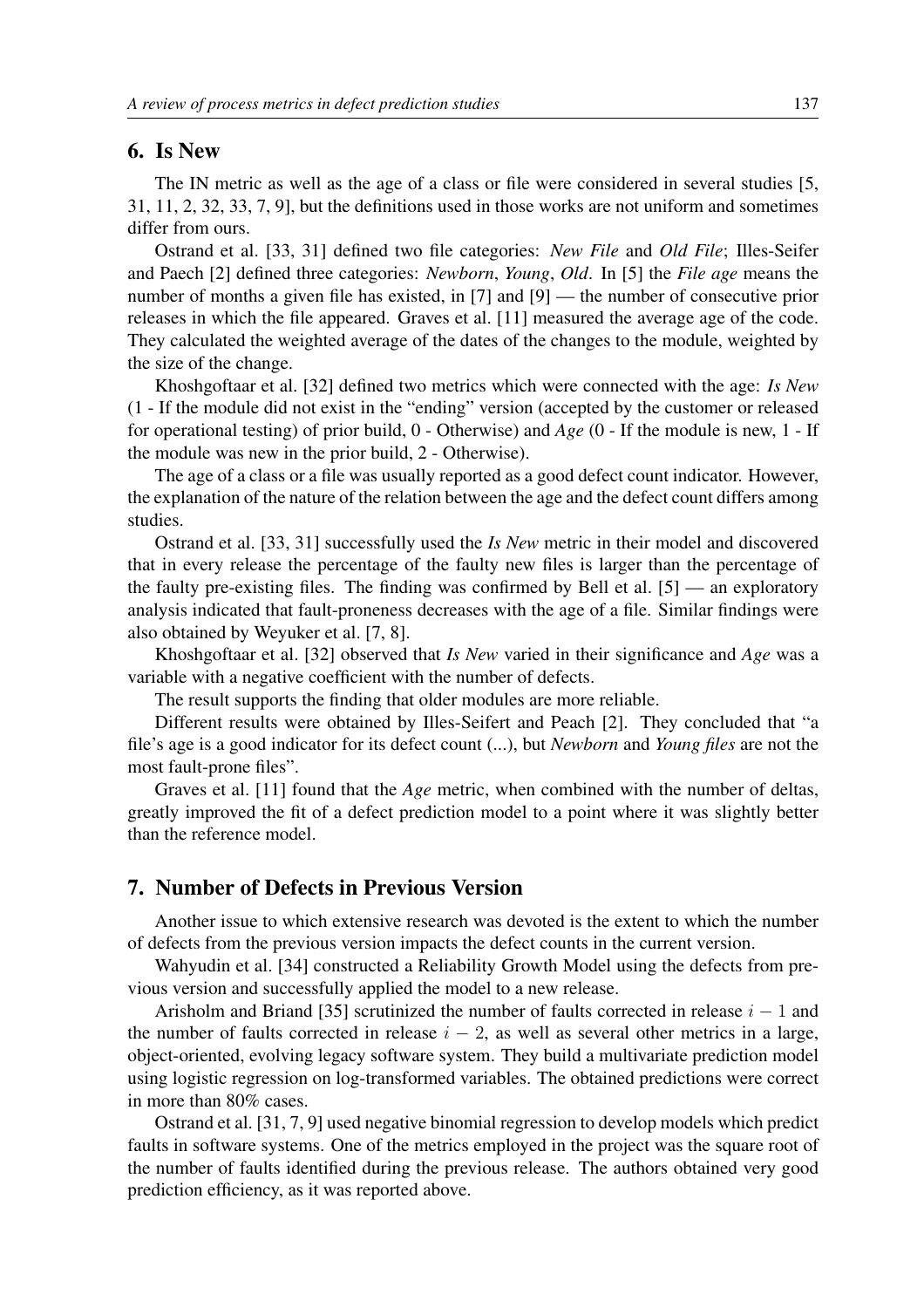Graves et al. [11] described a study using the fault history of the modules of a large telecommunications system. The authors constructed several defect prediction models. One of the models predicted the number of faults to be a constant multiple of the number of faults that had been found in a period of time in the module. The model was not the best one but the authors found it challenging to improve it.

Kim et al. [36] analysed seven open-source software systems and developed a cache based algorithm to predict future faults. Two of the principles behind the algorithm were connected with the NDPV metric: *temporal locality* (If an entity introduces a fault recently, it will tend to introduce other faults soon) and *spatial locality* (If an entity introduced a fault recently, "nearby entities" (in the sense of logical coupling) will also tend to introduce faults soon). The algorithm was able to cover 73%–95% of faults by selecting 10% of the most fault prone source code files.

Khoshgoftaar et al. [32] analysed a real-time military system and concluded that modules with faults in the past are likely to have faults in the future.

Ostrand and Weyuker [33] investigated whether faultiness persists between the subsequent releases and, according to the authors, there is moderate evidence that files remain high-fault till later releases. 17% to 54% of the high-fault files of release *i* are still high-fault in release  $i + 1$ .

Gyimothy et al. [37] calculated the correlations between the numbers of defects associated with the different versions of classes (Mozilla versions 1.0 to 1.6 were analysed). The correlations were on a high level and varied from .69 to .9.

Contradictory results were obtained by Illes-Seifert and Peach [2]. The authors concluded that, according to the results of their correlation analysis, "the number of defects found in the previous release of file does not correlate with its current defect count."

One might also doubt whether the NDPV metric is useful in defect prediction once the results obtained by Schröter et al. [12] are taken into consideration. Schröter et al. [12] calculated the correlation between pre- and post-release failures, but the obtained coefficients were smaller than the correlation coefficients calculated from the two metrics mentioned before (NR and NDC). Only three process metrics were considered in [12].

The analysis by Shihab et al. [15] showed that the NDPV metric is relevant in defect prediction.

#### 8. Summary

The summary of the studies on the use of process metrics in defect prediction is presented in Table 1. The goals of each study are denoted as prediction (represents defect prediction improvement) or correlation (represents the investigation of the correlation with number of defects), while recommendations are denoted as: " $\nearrow$ " (represents positive recommendation), "\"' (represents negative recommendation) or "-" (no recommendation).

There is a number of works that recommend process metrics. However, it could be risky to arrive at a very optimistic conclusion, since the studies employed many different techniques and investigated a limited number of software projects, which influences their external validity. Furthermore, the positive recommendations describe only the fact that the authors find the metric useful in defect prediction. Specifically, a metric can be recommended in 2 studies but in the first one — as positively correlated, and in the second one — as negatively correlated with the number of defects. Nevertheless, that is a promising direction for further research,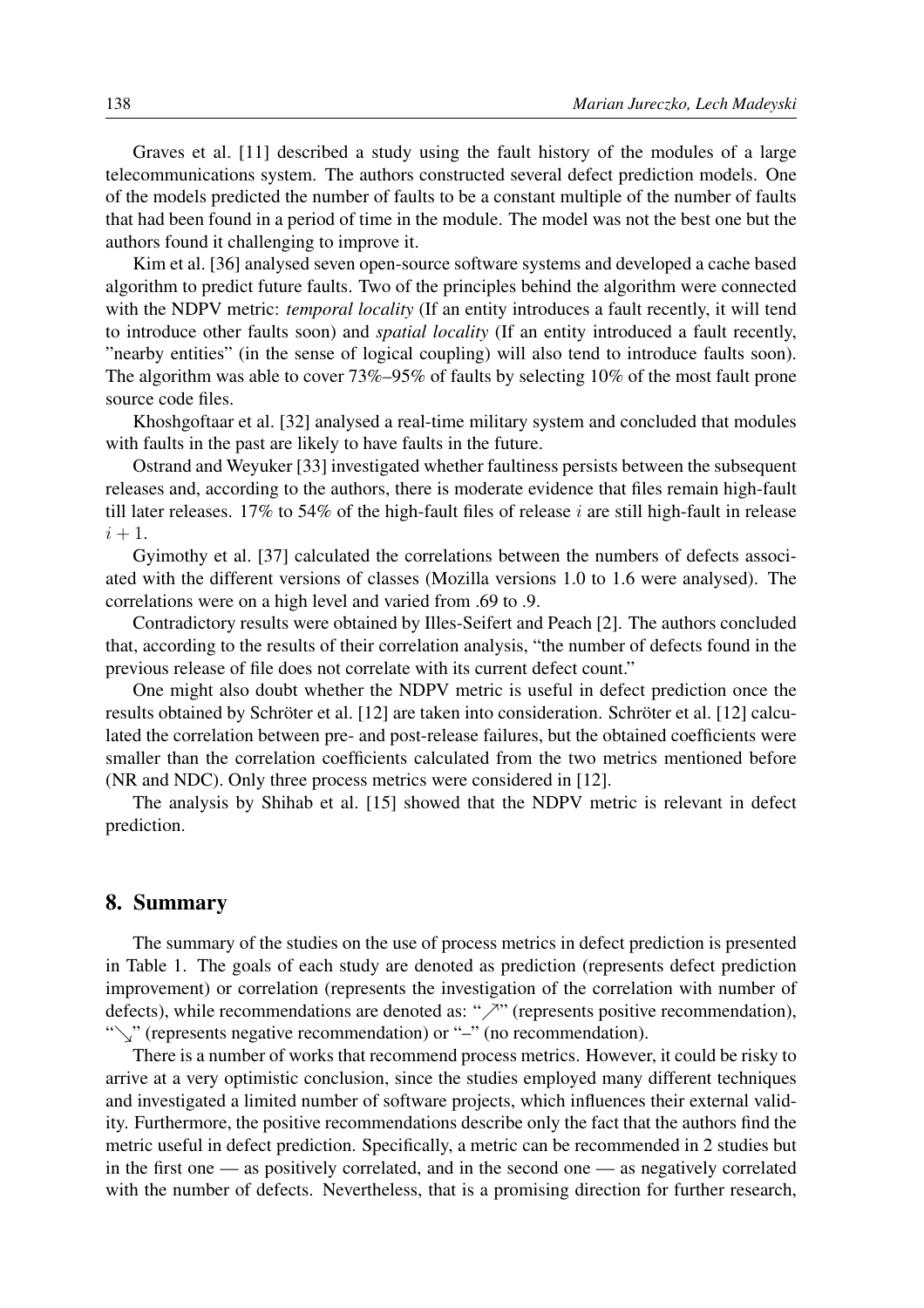and the level of prediction accuracy of the obtained results makes them potentially useful when employed in industry.

| Metric     | Paper                       | Data sets                                                                                            | Goal of study                                                         | Recom-<br>mendation      |
|------------|-----------------------------|------------------------------------------------------------------------------------------------------|-----------------------------------------------------------------------|--------------------------|
| <b>NR</b>  | Bel et al. $\overline{[5]}$ | proprietary systems over a<br>2.5 year period                                                        | prediction; correlation                                               |                          |
|            | Ostrand et al. [6]          | 13 releases of a propri-<br>etary system                                                             | prediction                                                            |                          |
|            | Weyuker et al. [7]          | 35 release of a proprietary<br>system                                                                | prediction                                                            |                          |
|            | Weyuker et al. [8]          | 35 release of a proprietary<br>system                                                                | prediction using devel-<br>oper information                           |                          |
|            | Weyuker et al. [9]          | 3 proprietary systems with<br>17, 9 and 35 respectively<br>and 1 system without for-<br>mal releases | prediction                                                            |                          |
|            | Ratzinger et al. [10]       | a proprietary system                                                                                 | Q-Mine:<br>Predicting<br>Short-Term Defects for<br>Software Evolution |                          |
|            | Graves et al. [11]          | subsystem of a telephone<br>switching system                                                         | prediction                                                            |                          |
|            | Schröter et al. [12]        | Eclipse                                                                                              | correlation                                                           |                          |
|            | Illes-Seifert and Paech [2] | 9 open-source projects                                                                               | correlation                                                           | ノノノ                      |
|            | Shihab et al. [15]          | Eclipse                                                                                              | prediction                                                            |                          |
|            | Moser et al. [16]           | Eclipse                                                                                              | prediction                                                            |                          |
|            | Kim et al. [36]             | 7 open-source projects                                                                               | prediction                                                            |                          |
|            | Gao et al. [38]             | a proprietary system                                                                                 | methods of limiting the<br>metrics set                                | $\overline{\phantom{0}}$ |
|            | Jureczko [39]               | 48<br>releases<br>15<br>οf<br>38<br>open-source<br>and<br>releases of 7 proprietary<br>projects      | prediction; correlation                                               | ↗                        |
| <b>NDC</b> | Weyuker et al. [8]          | 35 release of a proprietary                                                                          | prediction using devel-<br>oper information                           |                          |
|            | Weyuker et al. [9]          | 3 proprietary systems with<br>17, 9 and 35 respectively<br>and 1 system without for-<br>mal releases | prediction                                                            |                          |
|            | Ratzinger et al. [10]       | a proprietary system                                                                                 | Q-Mine:<br>Predicting<br>Short-Term Defects for<br>Software Evolution |                          |
|            | Zimmermann et al. [17]      | 4 open-source and 7 pro-<br>prietary projects                                                        | cross-project<br>defect<br>prediction                                 |                          |
|            | Graves et al. [11]          | subsystem of a telephone<br>switching system                                                         | prediction                                                            |                          |
|            | Schröter et al. [12]        | Eclipse                                                                                              | correlation                                                           |                          |
|            | Matsumoto et al. [18]       | Eclipse                                                                                              | the effect of developer<br>features                                   |                          |
|            | Weyuker et al. [19]         | 16 releases of a propri-<br>etary system                                                             | improving defect pre-<br>diction using developer<br>information       | Continued on next page   |

| Table 1: Using process metrics in defect prediction: a summary of studies |  |  |  |
|---------------------------------------------------------------------------|--|--|--|
|                                                                           |  |  |  |

Continued on next page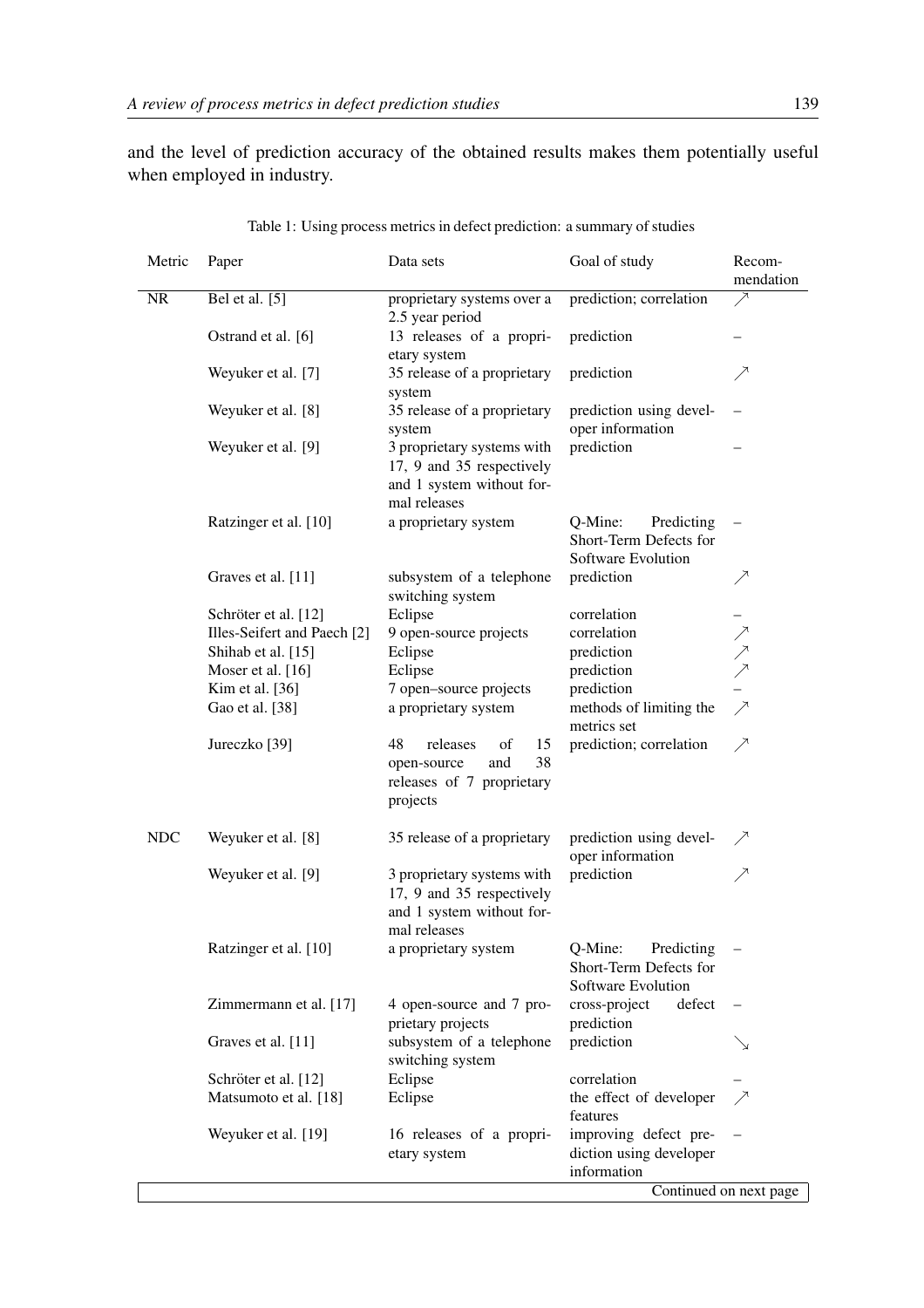|            |                                                   | Table $1$ – Continued from previous page                                                        |                                                                       |                     |
|------------|---------------------------------------------------|-------------------------------------------------------------------------------------------------|-----------------------------------------------------------------------|---------------------|
| Metric     | Paper                                             | Data sets                                                                                       | Goal of study                                                         | Recom-<br>mendation |
|            | Nagappan et al. [20]                              | <b>Windows Vista</b>                                                                            | improving defect pre-<br>diction using organiza-<br>tional complexity | ↗                   |
|            | Illes-Seifert and Paech [2]                       | 9 open-source projects                                                                          | correlation                                                           |                     |
|            | Moser et al. [16]                                 | Eclipse                                                                                         | prediction                                                            |                     |
|            | Bell et al. [40]                                  | proprietary<br>systems,<br>3                                                                    | improving defect pre-                                                 |                     |
|            |                                                   | each<br>containing<br>18                                                                        | diction using developer                                               |                     |
|            |                                                   | releases                                                                                        | information                                                           |                     |
|            | Jureczko [39]                                     | 48<br>releases<br>15<br>of<br>38<br>open-source<br>and<br>releases of 7 proprietary<br>projects | prediction; correlation                                               | ↗                   |
| <b>NML</b> | Khoshgoftaar et al. [21]                          | 2 releases of proprietary<br>system                                                             | prediction                                                            |                     |
|            | Layman et al. [22]                                | proprietary system                                                                              | prediction                                                            |                     |
|            | Nagappan and Ball [23]                            | Windows Server 2003                                                                             | prediction                                                            | ノヌ                  |
|            | Nagappan et al. [20]                              | Windows Vista                                                                                   | improving defect pre-<br>diction using organiza-                      |                     |
|            |                                                   | Windows Vista                                                                                   | tional complexity                                                     |                     |
|            | Nagappan et al. [14]<br>Purushothaman et al. [24] |                                                                                                 | prediction<br>distribution of defects                                 | $\geq$              |
|            |                                                   |                                                                                                 | with regard to change<br>size                                         |                     |
|            | Zimmermann et al. [17]                            | 4 open-source and 7 pro-<br>prietary projects                                                   | cross-project<br>defect<br>prediction                                 |                     |
|            | Ratzinger et al. [10]                             | a proprietary system                                                                            | Q-Mine:<br>Predicting<br>Short-Term Defects for<br>Software Evolution |                     |
|            | Śliwerski et al. [25]                             | Mozilla, Eclipse                                                                                | prediction                                                            |                     |
|            | Hassan [26]                                       | 6 open-source projects                                                                          | prediction                                                            |                     |
|            | Giger et al. [27]                                 | 15 Eclipse plug-ins                                                                             | prediction                                                            |                     |
|            | Giger et al. [30]                                 | 16 Eclipse plug-ins                                                                             | prediction                                                            |                     |
|            | Graves et al. [11]                                | subsystem of a telephone<br>switching system                                                    | prediction                                                            |                     |
|            | Moser et al. [16]                                 | Eclipse                                                                                         | prediction                                                            |                     |
|            | Bell et al. [41]                                  | 18 releases of a propri-<br>etary system                                                        | prediction                                                            |                     |
|            | Shin et al. [42]                                  | 2 open-source projects                                                                          | predicting locations of<br>vulnerable code                            | ╱                   |
|            | Sisman et al. [43]                                | AspectJ                                                                                         | prediction                                                            |                     |
|            | Krishnan et al. [44]                              | Eclipse                                                                                         | prediction                                                            | ノノノ                 |
|            | Khoshgoftaar et al. [32]                          | subsystem a real time mil-<br>itary system                                                      | prediction                                                            |                     |
|            | Gao et al. [38]                                   | a proprietary system                                                                            | methods of limiting the<br>metrics set                                | ↗                   |
|            | Jureczko [39]                                     | 48<br>releases<br>of<br>15<br>and<br>38<br>open-source<br>releases of 7 proprietary<br>projects | prediction; correlation                                               | ↗                   |
| IN         | Ostrand et al. [33]                               | 13 releases of a propri-                                                                        | distribution of faults                                                |                     |
|            |                                                   | etary system                                                                                    | with regard to files age                                              |                     |
|            |                                                   |                                                                                                 | Continued on next page                                                |                     |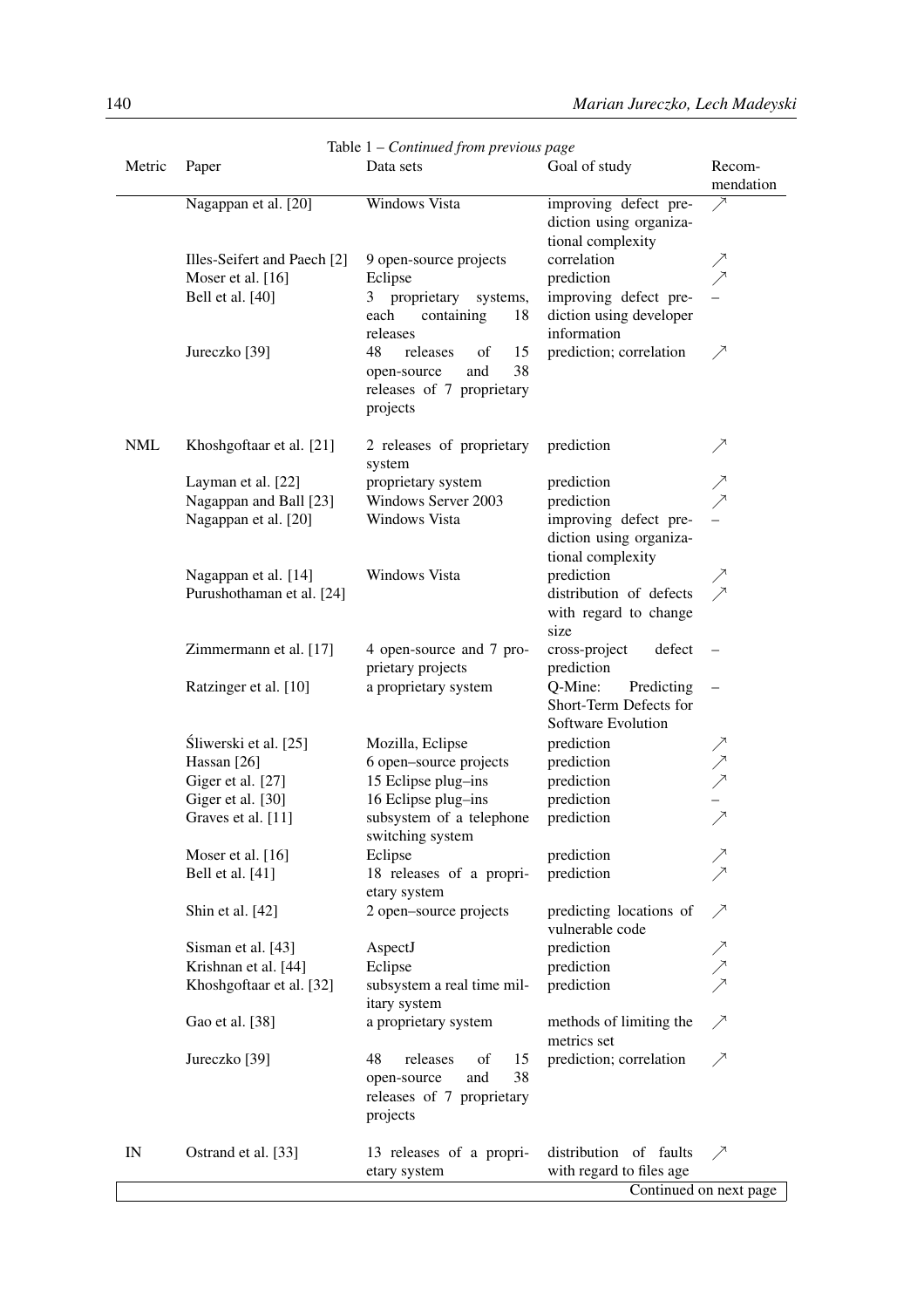|             | Table 1 - Continued from previous page        |                                                                                                      |                                             |                     |  |
|-------------|-----------------------------------------------|------------------------------------------------------------------------------------------------------|---------------------------------------------|---------------------|--|
| Metric      | Paper                                         | Data sets                                                                                            | Goal of study                               | Recom-<br>mendation |  |
|             | Ostrand et al. [31]                           | 26 releases of 2 propri-                                                                             | prediction                                  |                     |  |
|             |                                               | etary system                                                                                         |                                             |                     |  |
|             | Illes-Seifert and Paech [2]<br>Bel et al. [5] | 9 open-source projects                                                                               | correlation                                 |                     |  |
|             |                                               | proprietary systems over a<br>2.5 year period                                                        | prediction; correlation                     |                     |  |
|             | Weyuker et al. [7]                            | 35 release of a proprietary                                                                          | prediction                                  |                     |  |
|             | Weyuker et al. [8]                            | 35 release of a proprietary                                                                          | prediction using devel-<br>oper information |                     |  |
|             | Weyuker et al. [9]                            | 3 proprietary systems with<br>17, 9 and 35 respectively<br>and 1 system without for-<br>mal releases | prediction                                  |                     |  |
|             | Graves et al. [11]                            | subsystem of a telephone<br>switching system                                                         | prediction                                  | ↗                   |  |
|             | Khoshgoftaar et al. [32]                      | subsystem a real time mil-<br>itary system                                                           | prediction                                  |                     |  |
|             | Ostrand et al. [6]                            | 13 releases of a propri-<br>etary system                                                             | prediction                                  |                     |  |
|             | Moser et al. [16]                             | Eclipse                                                                                              | prediction                                  |                     |  |
|             | Kim et al. [36]                               | 7 open-source projects                                                                               | prediction                                  |                     |  |
| <b>NDPV</b> | Wahyudin et al. [34]                          | Apache MyFaces                                                                                       | prediction; correlation                     | ノノノ                 |  |
|             | Arisholm and Briand [35]                      | proprietary system                                                                                   | prediction                                  |                     |  |
|             | Ostrand et al. [33]                           | 13 releases of a propri-                                                                             | of<br>persistence                           |                     |  |
|             |                                               | etary system                                                                                         | high-fault files                            |                     |  |
|             | Ostrand et al. [31]                           | 26 releases of 2 propri-<br>etary system                                                             | prediction                                  |                     |  |
|             | Weyuker et al. [7]                            | 35 release of a proprietary                                                                          | prediction                                  |                     |  |
|             | Weyuker et al. [9]                            | 3 proprietary systems with<br>17, 9 and 35 respectively<br>and 1 system without for-<br>mal releases | prediction                                  |                     |  |
|             | Graves et al. [11]                            | subsystem of a telephone<br>switching system                                                         | prediction                                  |                     |  |
|             | Kim et al. [36]                               | 7 open-source projects                                                                               | prediction                                  | $\nearrow$          |  |
|             | Khoshgoftaar et al. [32]                      | subsystem a real time mil- prediction<br>itary system                                                |                                             | ↗                   |  |
|             | Gyimothy et al. [37]                          |                                                                                                      |                                             |                     |  |
|             | Illes-Seifert and Paech [2]                   | 9 open-source projects                                                                               | correlation                                 |                     |  |
|             | Schröter et al. [12]                          | Eclipse                                                                                              | correlation                                 |                     |  |
|             | Shihab et al. [15]                            | Eclipse                                                                                              | prediction                                  |                     |  |
|             | Ostrand et al. [6]                            | 13 releases of a propri-<br>etary system                                                             | prediction                                  |                     |  |
|             | Moser et al. [16]                             | Eclipse                                                                                              | prediction                                  |                     |  |
|             | Sisman et al. [43]                            | AspectJ                                                                                              | prediction                                  |                     |  |
|             | Gao et al. [38]                               | a proprietary system                                                                                 | methods of limiting the<br>metrics set      | ノノノ                 |  |
|             | Jureczko [39]                                 | 48<br>releases<br>of<br>15<br>38<br>open-source<br>and<br>releases of 7 proprietary<br>projects      | prediction; correlation                     |                     |  |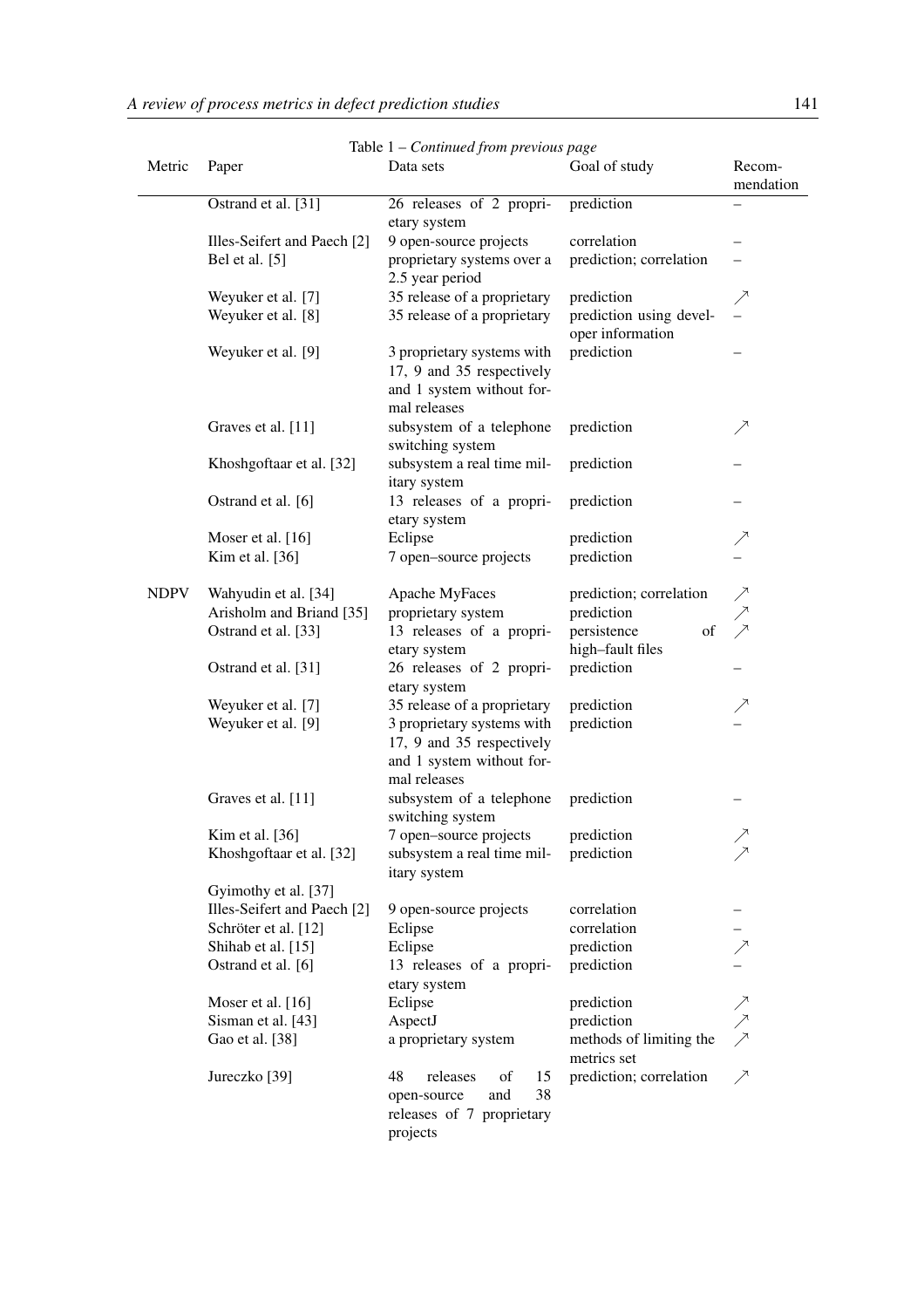# 9. Conclusions and Further Work

On the basis of the review of process metrics presented in this paper we may set forth a taxonomy of the metrics according to the information sources required to calculate them. It is presented in Table 2.

| Metric                                       |   | Source code Developers Defects |  |
|----------------------------------------------|---|--------------------------------|--|
| Number of Revisions (NR)                     | X |                                |  |
| Number of Modified Lines (NML)               | X |                                |  |
| Is New $(IN)$                                | X |                                |  |
| Number of Distinct Commiters (NDC)           | X |                                |  |
| Number of Defects in Previous Version (NDPV) | X |                                |  |

Table 2. Taxonomy of process metrics

We may see that all of the process metrics rely on the information concerning the source code artefact changes, but only some of them combine it with the number of developers responsible for the aforementioned changes or the defects in earlier version. It is easy to imagine that new process metrics may include other sources of information than just source code artefacts. Changes in UML models or other artefacts, as well as a wide range of fluctuations in development teams (with respect to their size or structure), serve as good examples how to extend further the proposed taxonomy. It is also worth mentioning that some of the changes may be not directly related to the software process used.

This paper shows, in our opinion, that process metrics can be an effective addition to software defect prediction models usually built upon product metrics; however, the issue might be elaborated on and developed further. Our next aim is to evaluate the added predictive ability due to process metrics. Demonstration of a statistically significant association of a new process metric with defect risk is not enough. Hence, the next aim is to propose the evaluation framework in which it would be possible to assess the incremental value of new process metrics.

#### References

- [1] B. Henderson-Sellers. *Object-oriented metrics: measures of complexity*. Prentice-Hall, Inc., Upper Saddle River, NJ, USA, 1996.
- [2] T. Illes-Seifert, B. Paech. *Exploring the relationship of a file's history and its fault-proneness: An empirical method and its application to open source programs*. *Information and Software Technology*, 52(5):539–558, 2010.
- [3] S. H. Kan. *Metrics and Models in Software Quality Engineering*. Addison-Wesley, Boston, MA, USA, 2002.
- [4] L. Madeyski. *Test-Driven Development: An Empirical Evaluation of Agile Practice*. Springer, (Heidelberg, Dordrecht, London, New York), 2010.
- [5] R. M. Bell, T. J. Ostrand, E. J. Weyuker. *Looking for bugs in all the right places*. *ISSTA '06: Proceedings of the 2006 international symposium on Software testing and analysis*, pp. 61–72, New York, NY, USA, 2006. ACM.
- [6] T. J. Ostrand, E. J. Weyuker, R. M. Bell. *Where the bugs are*. *ISSTA '04: Proceedings of the 2004 ACM SIGSOFT International Symposium on Software Testing and Analysis*, pp. 86–96, New York, NY, USA, 2004. ACM.
- [7] E. J. Weyuker, T. J. Ostrand, R. M. Bell. *Adapting a fault prediction model to allow widespread usage*. *PROMISE'06: Proceedings of the 4th International Workshop on Predictor Models in Software Engineering*, pp. 1–5, New York, NY, USA, 2006. ACM.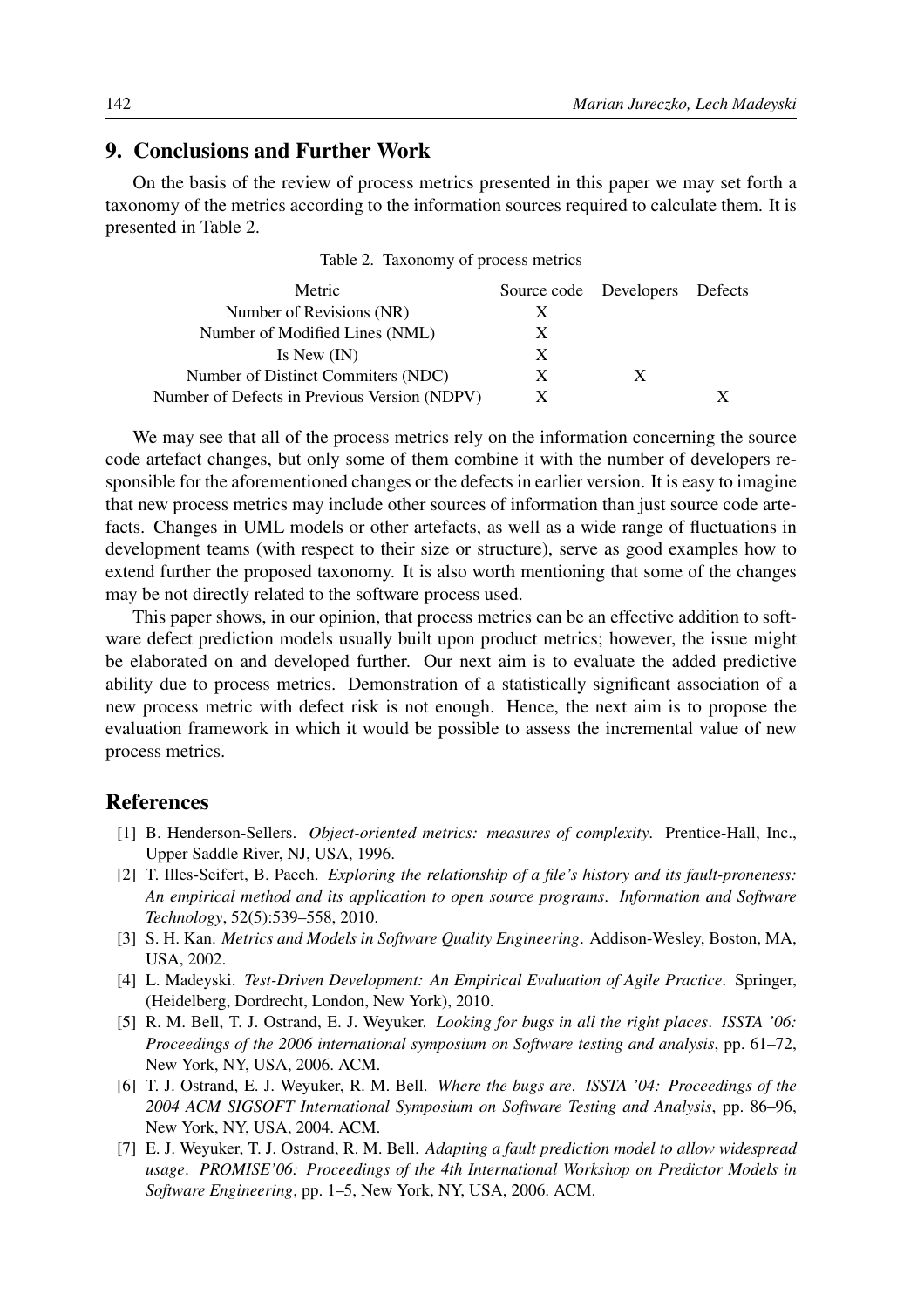- [8] E. J. Weyuker, T. J. Ostrand, R. M. Bell. *Using Developer Information as a Factor for Fault Prediction*. *PROMISE '07: Proceedings of the Third International Workshop on Predictor Models in Software Engineering*, p. 8, Washington, DC, USA, 2007. IEEE Computer Society.
- [9] E. J. Weyuker, T. J. Ostrand, R. M. Bell. *Do too many cooks spoil the broth? Using the number of developers to enhance defect prediction models*. *Empirical Software Engineering*, 13(5):539–559, 2008.
- [10] J. Ratzinger, M. Pinzger, H. Gall. *EQ-Mine: Predicting Short-Term Defects for Software Evolution*. M. Dwyer, A. Lopes, editors, *Fundamental Approaches to Software Engineering*, vol. 4422 of *Lecture Notes in Computer Science*, pp. 12–26. Springer Berlin / Heidelberg, 2007.
- [11] T. L. Graves, A. F. Karr, J. S. Marron, H. Siy. *Predicting Fault Incidence Using Software Change History*. *IEEE Transactions on Software Engineering*, 26(7):653–661, 2000.
- [12] A. Schröter, T. Zimmermann, R. Premraj, A. Zeller. *If your bug database could talk. In Proceedings of the 5th International Symposium on Empirical Software Engineering, Volume II: Short Papers and Posters*, pp. 18–20, 2006.
- [13] N. Nagappan, T. Ball. *Using Software Dependencies and Churn Metrics to Predict Field Failures: An Empirical Case Study*. *ESEM '07: Proceedings of the First International Symposium on Empirical Software Engineering and Measurement*, pp. 364–373, Washington, DC, USA, 2007. IEEE Computer Society.
- [14] N. Nagappan, A. Zeller, T. Zimmermann, K. Herzig, B. Murphy. *Change Bursts as Defect Predictors*. *Proceedings of the 2010 IEEE 21st International Symposium on Software Reliability Engineering*, ISSRE '10, pp. 309–318, Washington, DC, USA, 2010. IEEE Computer Society.
- [15] E. Shihab, Z. M. Jiang, W. M. Ibrahim, B. Adams, A. E. Hassan. *Understanding the impact of code and process metrics on post-release defects: a case study on the Eclipse project*. *ESEM '10: Proceedings of the 2010 ACM-IEEE International Symposium on Empirical Software Engineering and Measurement*, pp. 1–10, New York, NY, USA, 2010. ACM.
- [16] R. Moser, W. Pedrycz, G. Succi. *A comparative analysis of the efficiency of change metrics and static code attributes for defect prediction*. *ICSE '08: Proceedings of the 30th International Conference on Software Engineering*, pp. 181–190, New York, NY, USA, 2008. ACM.
- [17] T. Zimmermann, N. Nagappan, H. Gall, E. Giger, B. Murphy. *Cross-project defect prediction: a large scale experiment on data vs. domain vs. process*. *ESEC/FSE '09: Proceedings of the 7th joint meeting of the European Software Engineering Conference and the ACM SIGSOFT Symposium on the Foundations of Software Engineering*, pp. 91–100, New York, NY, USA, 2009. ACM.
- [18] S. Matsumoto, Y. Kamei, A. Monden, K. ichi Matsumoto, M. Nakamura. *An Analysis of Developer Metrics for Fault Prediction*. *PROMISE '10: Proceedings of the Sixth International Conference on Predictor Models in Software Engineering*, pp. 18:1–18:9. ACM, 2010.
- [19] E. J. Weyuker, T. J. Ostrand, R. M. Bell. *Programmer–based Fault Prediction*. *PROMISE '10: Proceedings of the Sixth International Conference on Predictor Models in Software Engineering*, pp. 19:1–19:10. ACM, 2010.
- [20] N. Nagappan, B. Murphy, V. Basili. *The influence of organizational structure on software quality: an empirical case study*. *ICSE '08: Proceedings of the 30th International Conference on Software Engineering*, pp. 521–530, New York, NY, USA, 2008. ACM.
- [21] T. M. Khoshgoftaar, E. B. Allen, N. Goel, A. Nandi, J. McMullan. *Detection of software modules with high debug code churn in a very large legacy system*. *Proceedings of the The Seventh International Symposium on Software Reliability Engineering*, ISSRE '96, pp. 364–, Washington, DC, USA, 1996. IEEE Computer Society.
- [22] L. Layman, G. Kudrjavets, N. Nagappan. *Iterative identification of fault-prone binaries using in-process metrics*. *ESEM '08: Proceedings of the Second ACM-IEEE International Symposium on Empirical Software Engineering and Measurement*, pp. 206–212, New York, NY, USA, 2008. ACM.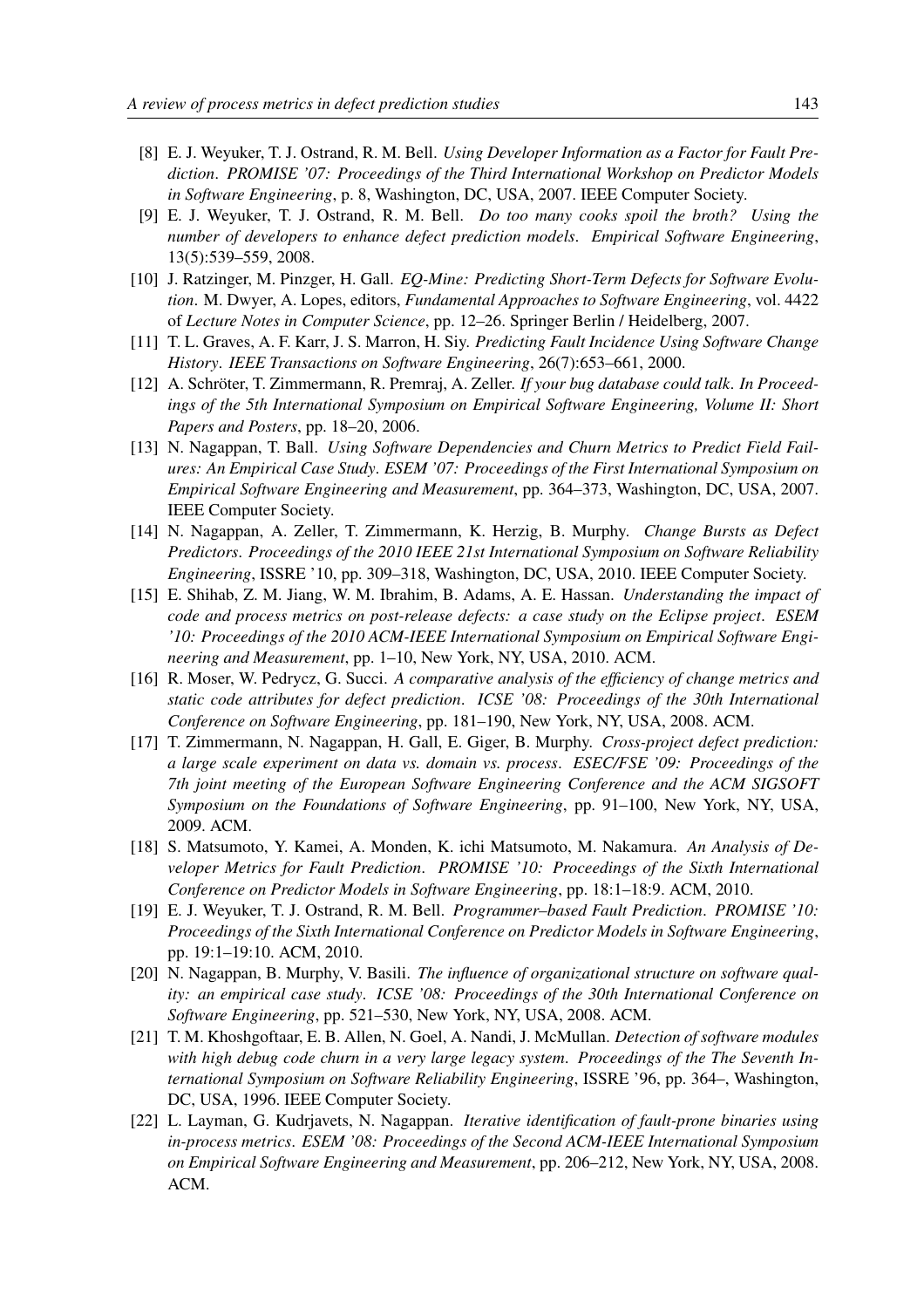- [23] N. Nagappan, T. Ball. *Use of relative code churn measures to predict system defect density*. *ICSE '05: Proceedings of the 27th International Conference on Software Engineering*, pp. 284–292, New York, NY, USA, 2005. ACM.
- [24] R. Purushothaman, D. E. Perry. *Toward Understanding the Rhetoric of Small Source Code Changes*. *IEEE Transactions on Software Engineering*, 31:511–526, 2005.
- [25] J. Śliwerski, T. Zimmermann, A. Zeller. When do changes induce fixes? MSR '05: Proceedings *of the 2005 International Workshop on Mining Software Repositories*, pp. 1–5, New York, NY, USA, 2005. ACM.
- [26] A. E. Hassan. *Predicting faults using the complexity of code changes*. *ICSE '09: Proceedings of the 31st International Conference on Software Engineering*, pp. 78–88, Washington, DC, USA, 2009. IEEE Computer Society.
- [27] E. Giger, M. Pinzger, H. C. Gall. *Comparing fine-grained source code changes and code churn for bug prediction*. *Proceedings of the 8th Working Conference on Mining Software Repositories*, MSR '11, pp. 83–92, New York, NY, USA, 2011. ACM.
- [28] B. Fluri, H. C. Gall. *Classifying Change Types for Qualifying Change Couplings*. *Proceedings of the 14th IEEE International Conference on Program Comprehension*, ICPC '06, pp. 35–45, Washington, DC, USA, 2006. IEEE Computer Society.
- [29] B. Fluri, M. Wuersch, M. PInzger, H. Gall. *Change Distilling: Tree Differencing for Fine-Grained Source Code Change Extraction*. *IEEE Trans. Softw. Eng.*, 33(11):725–743, November 2007.
- [30] E. Giger, M. Pinzger, H. Gall. *Using the gini coefficient for bug prediction in eclipse*. *Proceedings of the 12th International Workshop on Principles of Software Evolution and the 7th annual ERCIM Workshop on Software Evolution*, IWPSE-EVOL '11, pp. 51–55, New York, NY, USA, 2011. ACM.
- [31] T. J. Ostrand, E. J. Weyuker, R. M. Bell. *Predicting the Location and Number of Faults in Large Software Systems*. *IEEE Transactions on Software Engineering*, 31(4):340–355, 2005.
- [32] T. M. Khoshgoftaar, E. B. Allen, R. Halstead, G. P. Trio, R. M. Flass. *Using Process History to Predict Software Quality*. *Computer*, 31(4):66–72, 1998.
- [33] T. J. Ostrand, E. J. Weyuker. *The distribution of faults in a large industrial software system*. *ISSTA '02: Proceedings of the 2002 ACM SIGSOFT International Symposium on Software Testing and Analysis*, pp. 55–64, New York, NY, USA, 2002. ACM.
- [34] D. Wahyudin, A. Schatten, D. Winkler, A. M. Tjoa, S. Biffl. *Defect Prediction using Combined Product and Project Metrics - A Case Study from the Open Source "Apache" MyFaces Project Family*. *SEAA '08: Proceedings of the 2008 34th Euromicro Conference Software Engineering and Advanced Applications*, pp. 207–215, Washington, DC, USA, 2008. IEEE Computer Society.
- [35] E. Arisholm, L. C. Briand. *Predicting fault-prone components in a java legacy system*. *ISESE '06: Proceedings of the 2006 ACM/IEEE International Symposium on Empirical Software Engineering*, pp. 8–17, New York, NY, USA, 2006. ACM.
- [36] S. Kim, T. Zimmermann, E. J. Whitehead Jr., A. Zeller. *Predicting Faults from Cached History*. *ICSE '07: Proceedings of the 29th International Conference on Software Engineering*, pp. 489–498, Washington, DC, USA, 2007. IEEE Computer Society.
- [37] T. Gyimothy, R. Ferenc, I. Siket. *Empirical Validation of Object-Oriented Metrics on Open Source Software for Fault Prediction*. *IEEE Transactions on Software Engineering*, 31(10):897–910, 2005.
- [38] K. Gao, T. M. Khoshgoftaar, H. Wang, N. Seliya. *Choosing software metrics for defect prediction: an investigation on feature selection techniques*. *Software: Practice and Experience*, 41(5):579–606, 2011.
- [39] M. Jureczko. *Significance of Different Software Metrics in Defect Prediction*. *Software Engineering: An International Journal*, 1(1):86–95, 2011.